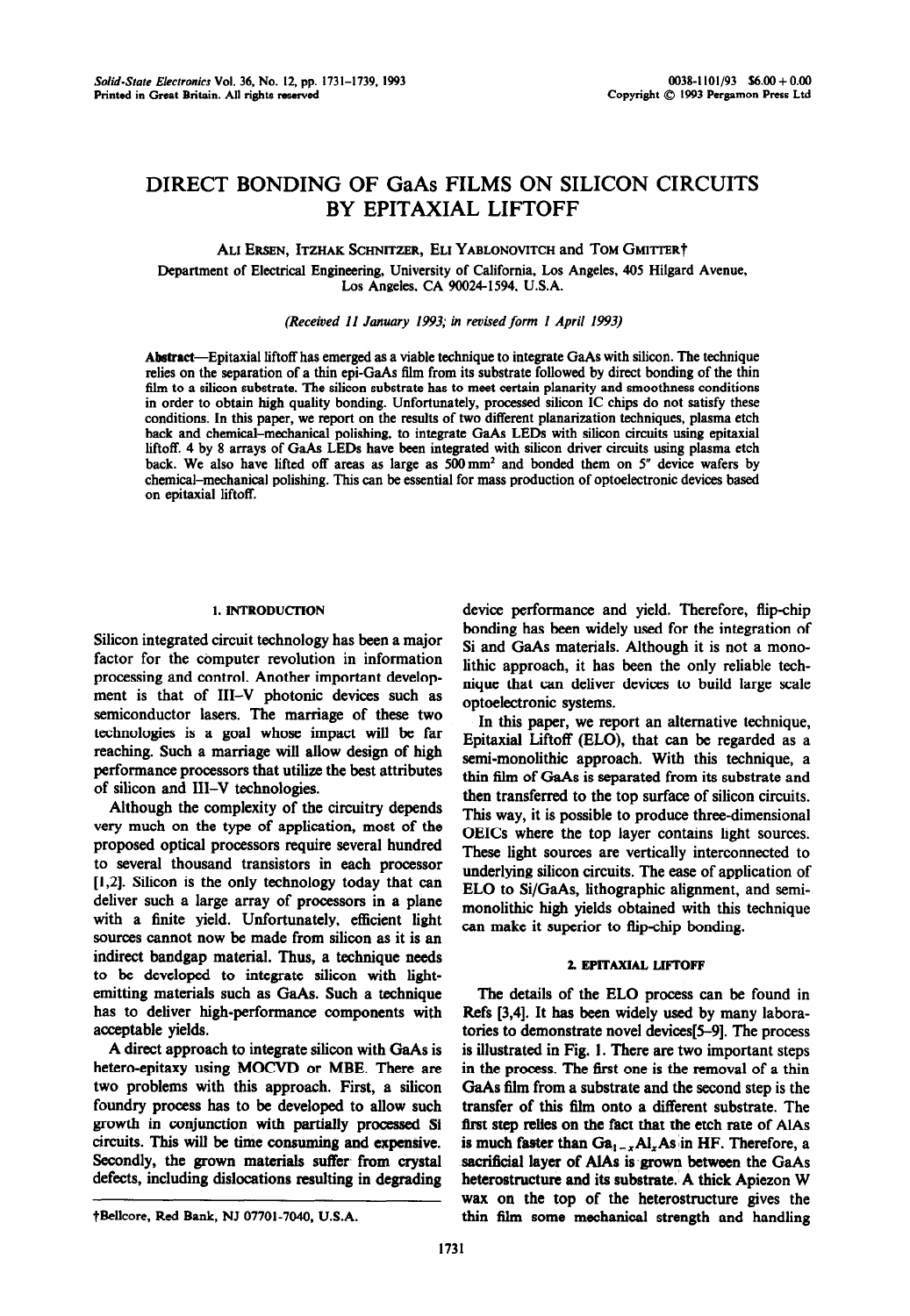

Fig. 1. The illustration of EL0 process: (a) separation of thin film from its substrate; (b) bonding of the thin film onto another substrate that is coated with Pd.

capability after detachment from its substrate. Excess wax is removed from sample edges by grinding or by simply cleaning it with trichloroethylene to expose the AlAs sacrificial layer to 10% HF etching solution. Another, more desirable, way to expose the AlAs is to pattern wax with a hot blade followed by wet

etching. This technique is described in Section 3.2.1. The sample is then left for several hours in this dilute HF to remove the sacrificial layer. The thin film separates from its substrate upon etching of the AlAs sacrificial layer. Following the further dilution of the HF acid with DI water, the film is picked up with a vaccum tweezer and transferred on to a different substrate such as a processed silicon wafer.

The second step is the bonding of the III-V thin films onto silicon substrates. This is the more critical step as the quality of adhesion affects yield directly. Ideally, a thin film of strong adhesive would be necessary to achieve a good bonding. However, there are several strict requirements on the properties of such an adhesive: It has to be thin enough to avoid step coverage problems when silicon circuits and GaAs devices are connected to each other, it has to withstand later fabrication steps that are needed to make electrical contact to light emitting devices after the film transfer (temperatures up to  $400^{\circ}$ C), and finally it has to have good thermal conductivity. Instead, we do glueless bonding. The nature of the bonding mechanism depends on the type of substrate surface the film has been transferred to. It has been attributed to Van der Waals forces in the case of SiO, and polyimide substrates. Unfortunately, the adhesion can be incomplete due to the weak nature of these forces. This partial adhesion can be a much more severe problem if the film has to be processed



Fig. 2. The TEM **cross section of the Pd/GaAs interface. The sharp transition region without intervening oxide layer indicates the high quality of bonding mechanism between GaAs and Pd,GaAs.**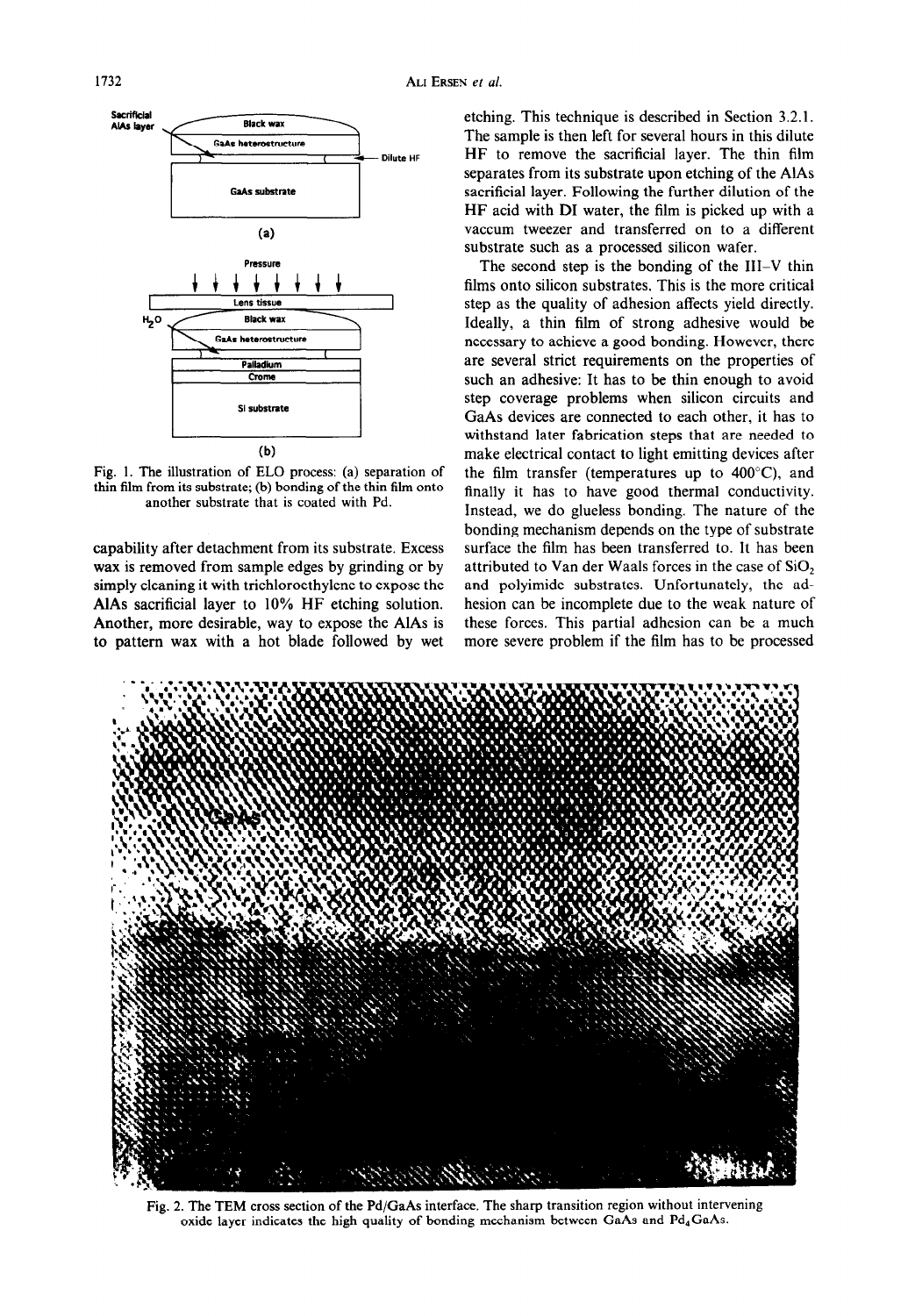after bonding. During post-fabrication, the film would be more vulnerable to steps such as blow drying, photoresist removal, etc.

A much better bonding can be achieved if the substrate is covered with Pd[10]. GaAs alloys with Pd even at room temperature, forming the intermetallic compound Pd,GaAs. The result is an excellent bond that survives the "scotch tape test". The bond strengthens rapidly if samples are annealed at 200°C in  $N_2$  ambient for an hour. It has also been found that metallurgical bond becomes stronger if samples are left under ambient conditions for several days. Figure 2 shows the TEM cross section of Pd/GaAs interface. As it can be seen from the smooth transition region ( $Pd<sub>4</sub>GaAs$ ), Pd seems to be the perfect "glue" that is required to achieve successful bonding of thin films on various substrates. Besides being the perfect glue, Pd offers some additional important advantages: It makes a good ohmic contact to  $p$ -type GaAs. This makes it possible to use Pd coated substrate as the bottom contact to GaAs devices. Being a metal, Pd can also be used as a heat sink for high power GaAs devices.

The III-V films can be pre-processed or postprocessed relative to the bonding step. In the preprocessed case, fully fabricated devices exist in the film before liftoff and the thin film has to be aligned with respect to features on the substrate it will be bonded to. In the post-processed case, the unprocessed film is bonded to a substrate requiring no precise alignment. All the device fabrication is done after bonding. The disadvantage of this technique is that it demands good adhesion during thermal processing. However, this has not been a problem with the strong bond obtained from Pd/GaAs interface. Therefore, the work in this paper is based on postprocessing of devices after bonding to a Pd coated substrate. This way, the problem of aligning existing devices with respect to circuit features in the silicon substrate has been eliminated.

The substrate has to meet certain smoothness and planarity conditions to obtain good adhesion of GaAs films. Thin films can stretch over steps that are within the "3 deg condition"[11]. That is, the slope of the surface should not exceed 3 deg from normal at any given point on a substrate. For example, this corresponds to a height difference of  $0.05 \mu m$  between the points that are separated from each other by 10  $\mu$ m. This "3 deg condition" makes the requirements on global planarization less strict as long as local planarity is satisfied across a wafer. A typical silicon chip has up to  $3 \mu m$  steps with a varying spatial frequency. Therefore, it is essential to develop a general planarization technique that is independent of the topography of underlying layers. The substrate smoothness and planarization is so important that the EL0 yield is limited to a great extent by the quality of finished surfaces. The next section will review EL0 results obtained on surfaces planarized using different techniques.

## 3. EL0 ON PLANARIZED SURFACES

Planarization is an important issue in multilevel metal processes where the insulator thickness between two metal layers has to be controlled with great accuracy to satisfy requirements related to Ultra Large Scaled Integration (ULSI). The limited depth of focus (DOF) of exposure tools for optical lithography has been the major driving force behind planarization requirments. DGF requirements are a function of exposure wavelength and lithographic resolution. For example, DOF is limited to 0.38  $\mu$ m at 240 nm for a minimum feature size of 0.3  $\mu$ m[12]. This obviously makes the planarization of interlevel dielectrics a very important part of the entire process. Therefore, a large variety of techniques have been developed. Some of these techniques are becoming a standard step in the fabrication of ICs and are widely used by most of the major foundries. Two different planarization techniques were chosen to demonstrate ELO: The first one is Plasma Etch Back (PEB) and it was used for small size silicon chips (5 by 7 mm for example). The second technique is Chemical Mechanical Polishing (CMP) and it is generally restricted to large wafers (4" and larger). This is due to the fact that all the commercial polishing machines are designed for large size wafers to match standard IC foundry sizes. In this section, PEB and CMP will be briefly reviewed.

# 3.1. *Plasma etch back*

In PEB, the sample is first spun with  $3-4 \mu m$  thick polyimide (PI). It is then coated with a very thick photoresist (PR) layer so that the final surface is almost planar independent of the silicon chip topography (Fig. 3). Although one can initially start with a very thick layer of PI, severe cracks were seen after exposing PI to plasma for a long time. A combination of PI and PR tends to reduce these cracks, if not completely eliminate them. The sample is then put in an  $O_2$  plasma and etched down all the way to the photoresist/polyimide interface. As the etch ratio of photoresist and polyimide can be made very close to each other by adjusting the etching conditions (1:0.95 in our experiments), one would eventually end up with a planar surface if the etching is carried out until the photoresist has been removed entirely. This technique can be applied as many times as necessary until the desired planarity has been reached. Very smooth surfaces (0.01  $\mu$ m surface roughness over a 3  $\mu$ m distance) have been achieved using this technique. DEKTAK measurements and visual inspections with a microscope will determine whether the surface is planar enough to allow high quality film bonding. A very good indication of desired planarity can be obtained by visual inspection after Pd evaporation onto planarized surfaces. Basically, at this stage samples should like a flat mirror and one should not be able to see any features of the silicon circuitry under the Pd thin film coating.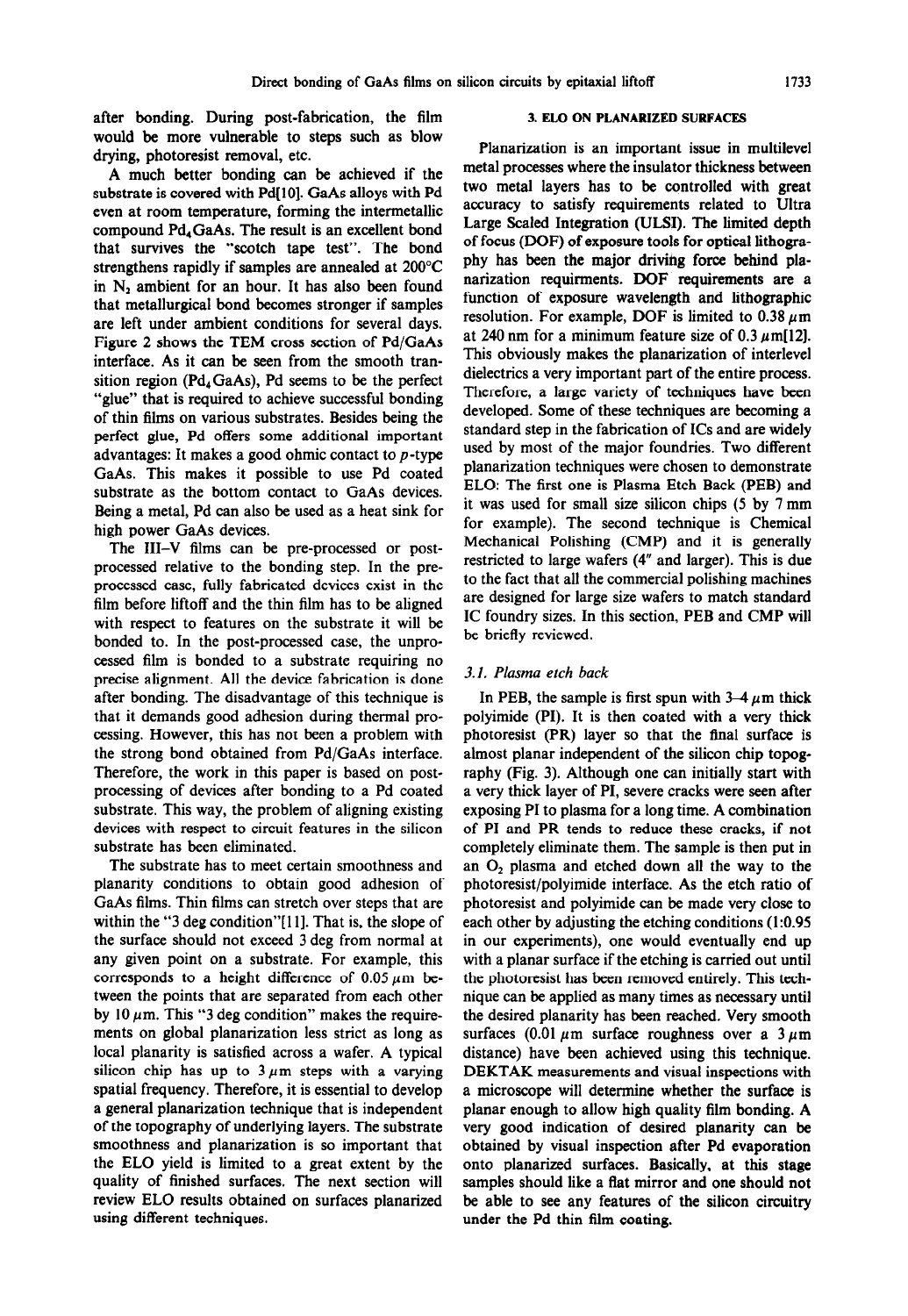

Fig. 3. The sequence of the plasma etch back process: (a) polyimide spin: (b) thick photoresist spin to obtain a planar surface that is independent of the substrate topography; (c) since the etch rate ratio of PR to PI is close to I, it is possible to carry the etching down to the etch stop point without degrading planarity; (d) final planarized surface.

Initial experiments were carried out with silicon chips that are fabricated by MOSIS, a VLSI foundry that allows merging of different project chips of various sizes on a single wafer. Unfortunately, the limited MOSIS die size can cause problems during the application of the PEB technique. This is due to the "edge bead" that is created on a chip after PI spinning. Edge bead is the accumulation of PI around the periphery of a chip due to the discontinuity of silicon surface. The effect can be very severe for a small chip size such as 5 by 7 mm. DEKTAK scans showed that the PI was several times thicker around the edges of such a chip compared to the regions in the middle. If the III-V film size is close to the chip size, water can be trapped in the center region of a film during bonding due to the concave shape of the PI top surface. Obviously, this could result in blisters and poor film adhesion. Therefore, EL0 film size should be chosen in such a way that it only covers the flatter central section of such a Pd/polyimide coated IC chip.

To reduce edge bead, a special aluminium jig was designed in which a chip can be embedded. This way, it is possible to level the surface of a chip with the surrounding aluminum and create a continuous top surface during PI and PR spinning. Although this design helped to reduce the size of the edge bead, it did not eliminate it completely. Other techniques, such as embedding a silicon chip in wax until its surface is level with the surroundings did not prove to be very successful either. As a result, the periphery within 1 mm of each edge of a chip was not planar. For a chip size of 5 by 7 mm, this corresponds to 60% reduction of useful silicon area.

3.1.1. MOSES *chip integration based on plasma etch back:* A driver chip was designed to demonstrate GaAs LEDs working with silicon circuits. The chip contains a  $4 \times 8$  array of analog current driver cells whose current can be set between 2 to 20mA by simply reducing the values of  $V_{DD_2}$  and  $V_{DD_3}$  (Fig. 4). The input stage consists of 3 inverters that scale up at each stage to minimize the input signal propagation delay. The output stage consist of a very large p-type transistor whose output needs to be connected to the  $n$ -side of an GaAs LED. The  $p$ -side of the LED is bonded onto a Pd coated substrate that serves as external power supply pad  $(V_{DD_2})$  to the circuit. The chip was designed according to the  $2 \mu m$  design rules of MOSIS. The maximum peak to valley height of the surface features on the chip was initially  $3 \mu$ m. In a later design, this was reduced to  $1.5 \mu m$  by taking careful advantage of the MOSIS design rules to simplify the planarization process. The chip size is  $5$  by  $7$  mm. It was planarized by applying the PEB procedure twice. This starts with spinning DuPont 2555 polyimide (PI) at 3500 rpm, and Shipley SP-9019044 photoresist (PR) at 4000 rpm. In this way, we have a 3  $\mu$ m thick PI and 7.5  $\mu$ m thick PR before plasma etching. After the removal of photoresist (a dummy silicon sample spun with PR was used for this purpose), the PI was etched into for an additional micron. The sample went through a second PEB step by simply spinning another layer of  $3 \mu$ m thick PR. This time, only 0.2  $\mu$ m of polyimide was etched after the removal of the PR. At the end of the second PEB, there is about a  $2 \mu m$  thickness of PI covering the surface of the chip. It is important to control the thickness of this layer, as it can cause metal step coverage problems when connecting GaAs LEDs to the silicon circuits. Finally, a 0.2-0.5  $\mu$ m thick layer of polyimide (diluted DuPont 2555) was spun to further eliminate the micro roughness of the surface after the long etching process. At this point, the sample is planar enough to allow high quality bonding of III-V films. Figure 5 shows all the important steps of the fabrication after planarization. A detailed description of the process is given in Appendix 1. Figure 6 shows a portion of the driver chip with fabricated LEDs connected to silicon circuits. These LEDs are placed in dedicated "circuit free" areas



Fig. 4. The schematics of the driver chip to be used with the epitaxial liftoff LEDs.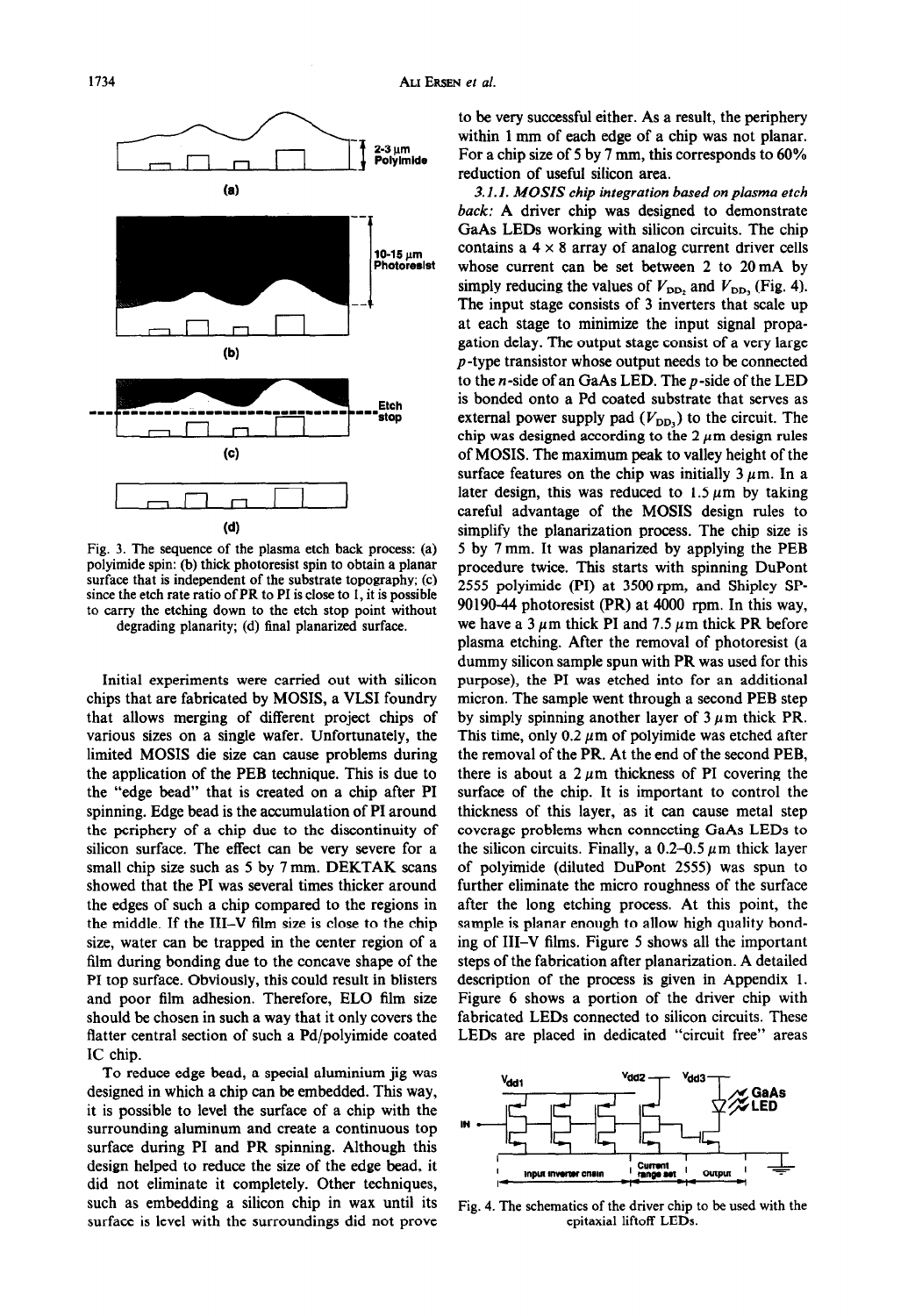

Fig. 5. The sequence of the post-processing steps to fabricate GaAs LEDs: (a) planarized silicon chip; (b) Cr/Pd deposition; (c) GaAs film bonding; (d) patterning of GaAs and underlying metal layers; (e) top  $n$ -type ohmic contact metallization followed by contact hole openings for the  $p$ -type GaAs to silicon circuit interconnect; (f) polyimide spin for

LED sidewall isolation and final metallization.

where planarization is relatively easier. However, our planarization techniques were good enough to allow high quality bonding directly on "circuit areas". Figure 7 shows a picture of such an LED emitting light. It is important to be able to place LEDs right on top of silicon circuits rather than on dedicated circuit-free areas. In this way, considerable real estate can be saved, making this integration technique more favorable for ULSI applications.

## 3.2. *Chemical-mechanical polishing*

CMP relies on polishing with a pad and a slurry of colloidal silica abrasive particles (10 nm in diameter) that are suspended in KOH solution. The low cost of polishing makes it very attractive for IC foundries to use as a standard processing step. Some of the IC foundries have already started using it in their multilevel metal processes. Polishing machines with a throughput of 60 wafers/h are commercially available. This process has matured to the point that contractor companies can deliver high quality polished processed wafers for a basic service fee.

During our research, it has been found out that polishing of chip areas is quite straightforward where the maximum valley-to-peak height of surface topography is  $\lt 3 \mu$ m. However, the separations between chips, usually called streets, are much more challeng ing to planarize as the step height from streets to chips is in general 5-7 mm. This is almost twice the maximum step size one encounters within a typical chip area. One obvious solution is to modify the processing masks so that street regions are level with the remainder of the chip area. Unfortunately, one seldomly has control over such a foundry process. In addition, streets are preferably left blank for proper dicing purposes. One could solve the problem by neglecting street areas and perform EL0 only on planarized chip areas. In our approach, we have planarized the entire wafer including streets. This way, it is possible to do large area liftoff on silicon wafers regardless of their topography.

A post processing step was applied to fabricated foundry wafers to fill up the street regions. For this purpose, a Phosphorus Silica Glass (PSG) layer of 5-7  $\mu$ m was deposited on wafers using atmospheric CVD at 450°C. Phosphorus composition of the PSG was kept very high to prevent the glass films from cracking. This high phosphorus glass film was sandwiched between two layers of undoped silica film, of  $0.5 \mu$ m thickness, to prevent moisture related problems.

The samples were sent to various companies to carry out the polishing process[ 141. No Newton rings were observed on the wafers after polishing indicating the quality and uniformity of the process. As in the case of polyimide, it is desirable to remove as much SiO, as possible. In this way, the vertical height difference between GaAs LEDs and Si circuits is minimized.

3.2.1. *Large area liftoff on 5" polished Si device wafers:* The initial experiments were done with process 5" reject wafers obtained from Si foundries. The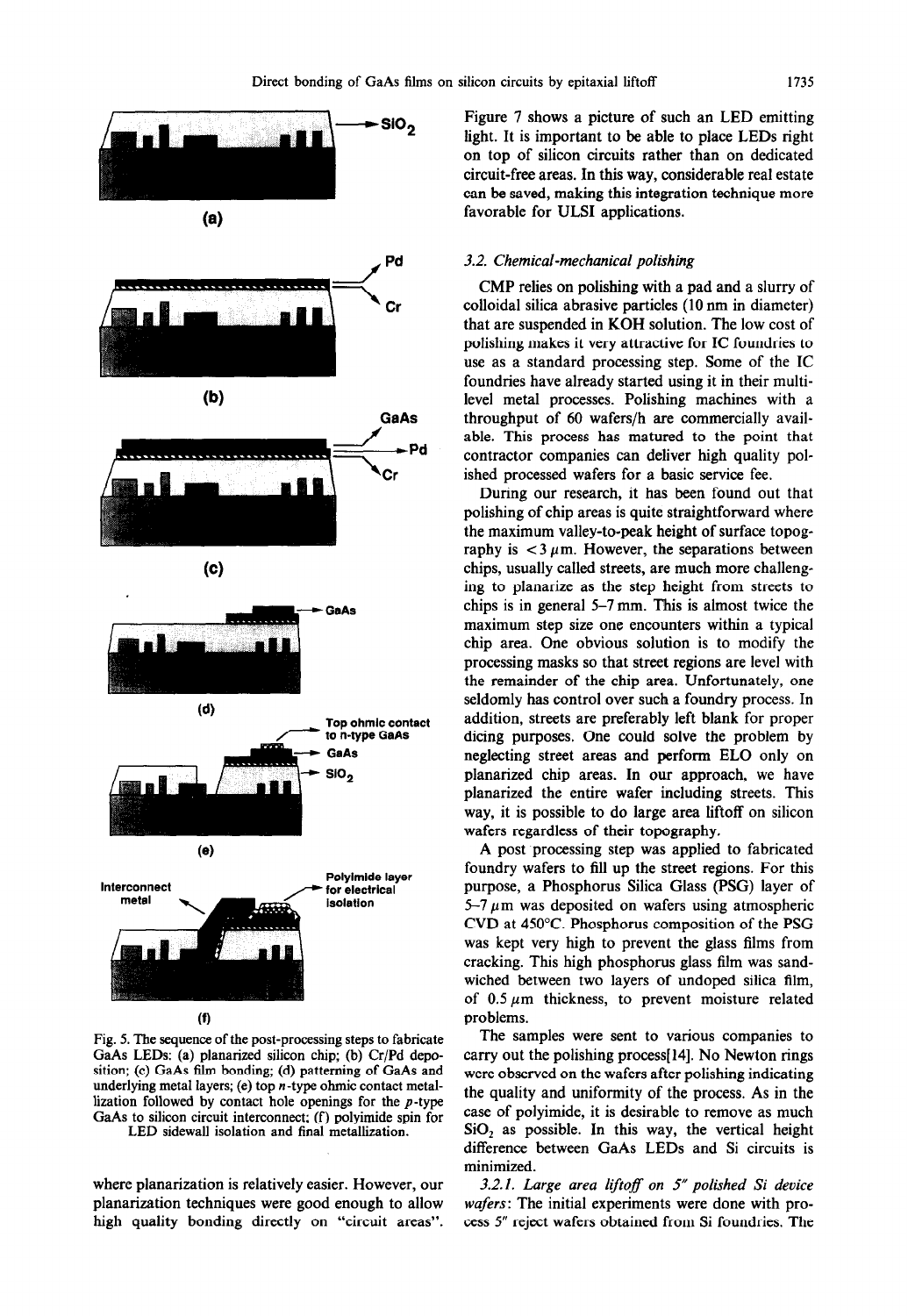

Fig. 6. Micrograph showing a row of LEDs connected to silicon driver circuits. Here LEDs are placed in dedicated regions where there were no silicon circuits.

size of the wafers was dictated by the handling capability of standard commercial polishing equipment. The wafers were coated with PSG glass and sent out to various polishing companies. After polishing, the glass was coated with  $0.02 \mu m$  of Cr and  $0.05 \mu m$  of Pd by evaporation. At this point, the wafers are ready for the direct bonding of the EL0 films.

We prepared epi-GaAs samples that were 50mm long and 1Omm wide by cleavage. They were then covered with Apiezon W wax. After baking the wax at 160°C for 15 min, streets were patterned into the

wax to reduce the undercutting time of the AlAs (Fig. 8). The streets in the wax were cut with a hot blade to expose the top layer of the III-V heterostructure. The pressure of the hot blade is adjusted in such a way that it barely touches the top layer of the wafer and avoids damaging it. The sample is then taken to an oxygen plasma for about an hour to clear the streets entirely. Using the patterned wax as a mask, a wet etching step is carried out to expose the AlAs layer. The stripes are stitched together with an acid resistant tape to prevent them from lifting off individually. At this point the sample is ready to go into 10%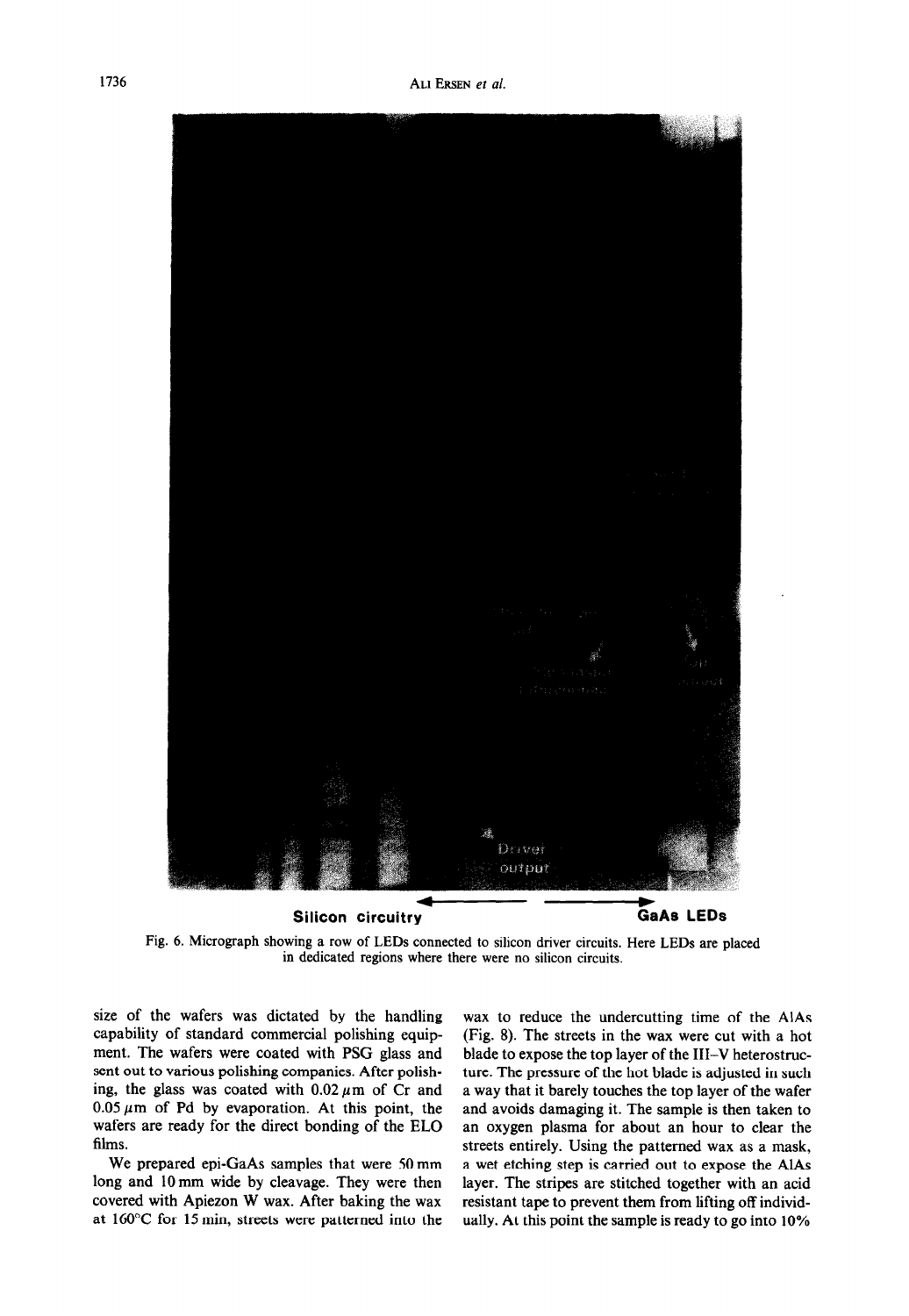

Fig. 7. (a) Micrograph of an LED that has been placed directly right above silicon micro-circuitry. (b) The same LED emitting light.

a 5" planarized silicon wafer with a large area liftoff least two possible sources of these imperfections: the film bonded on top. This particular sample did not quality of polished surfaces and the quality of the have patterned stripes and was lifted off as a whole grown epi-films. As for the quality of polished subafter a long etching time (approx. 48 h). Film areas strates, there are some particles on the oxide after which are free of blisters and cracks after bonding are polishing. They could be dust particles present in the strong enough to withstand rigorous processing steps environment or oxide flakes that come off during strong enough to withstand rigorous processing steps such as photoresist removal with cotton swaps. How- polishing process. We have made considerable proever, 5-10 blisters, 0.25 mm in diameter, have been gress regarding this problem after gaining more

HF solution for liftoff. Figure 9 is the photograph of noticed on some 10 by 50 mm samples. There are at



Fig. 8. The illustration of the sample after wax patterning. HF can attack the sacrificial AlAs layer through the streets which have been patterned in the wax.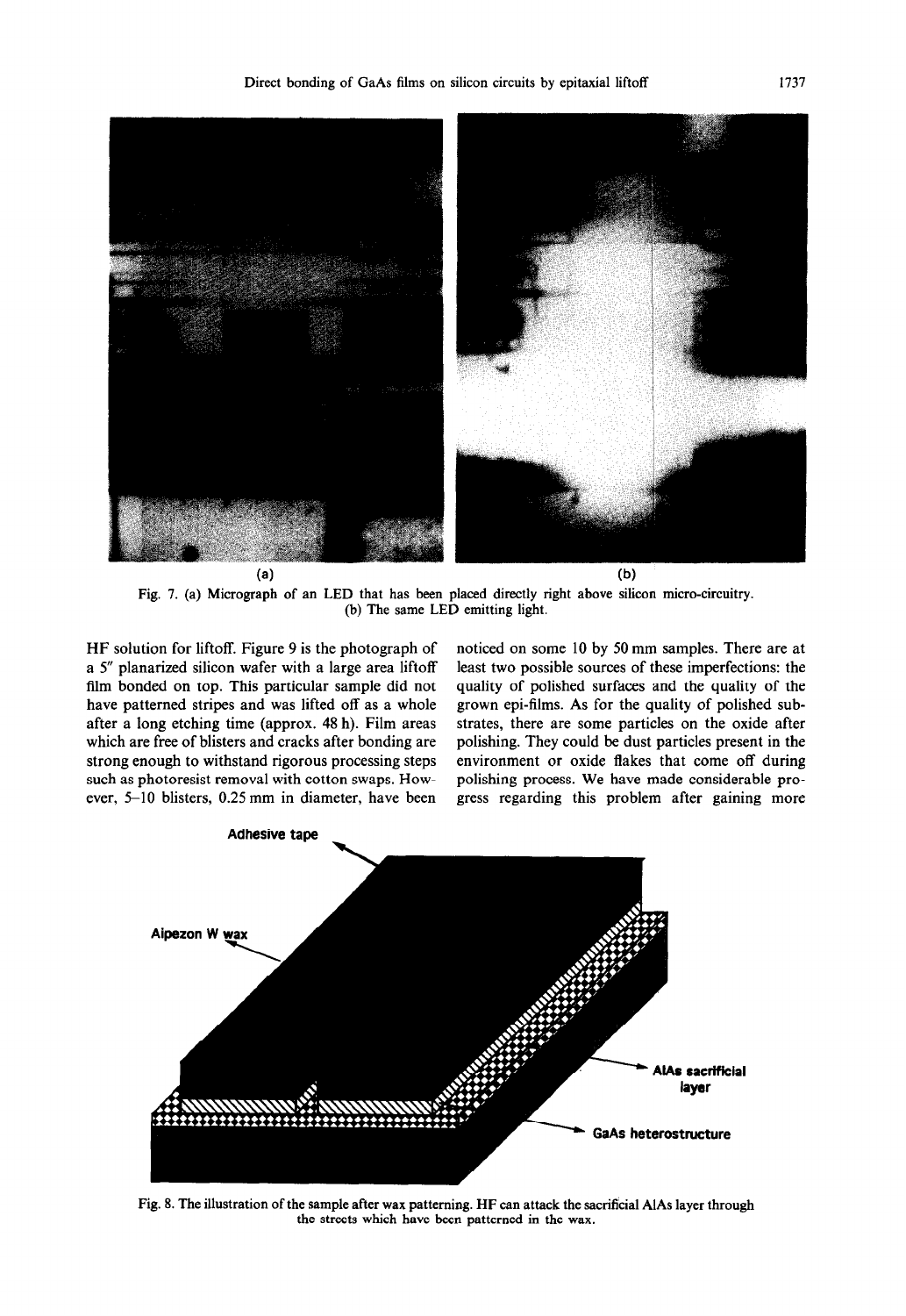

Fig. 9. A photograph of a 5" silicon wafer after bonding large area liftoff films. The films can be further processed after this stage to finish the fabrication of GaAs devices.

experience in polishing. At the present time the second problem, the quality of the GaAs epi-material growth, is also challenging. Epitaxial liftoff reveals and makes conspicuous every pinhole, pit or other defect which had been present in the original substrate. Materials from five different epi-GaAs vendors have been studied for liftoff experiments. Except for one vendor, all of them showed similar imperfections. These imperfections will dissappear with improved substrate preparation conditions. In the worst case, they will be a yield limiting factor. Areas as large as  $4 \text{ cm}^2$  with virtually no defects have been successfully bonded onto Pd coated silicon substrates.

# 3.3. *Electrical measurements*

Four wafers grown by different vendors were used to evaluate the electrical performance of devices after liftoff. Two square pieces  $(1 \times 1 \text{ cm})$  were cut from the center region of each wafer. One of these pieces was saved for EL0 whereas the other one was saved for a conventional LED fabrication. At the end, there were a total of eight samples with four of them lifted off and bonded on silicon substrates. All the samples went through similar processing steps excluding the metallization for the p-side GaAs ohmic contact. In the case of the liftoff samples, the palladium bond is also used as the bottom contact to the  $p$ -side GaAs reducing the number of steps required for LED fabrication [Fig.  $10(a)$ ]. An extra etching and metallization step had to be included to realize the  $p$ -side contact of the conventional LEDs [Fig. 10(b)].

Figure 11 shows typical  $I-V$  characteristics of a lifted-off, vertically injected LED and a laterally



Fig. 10. The liftoff LEDs do not require a  $p$ -type metallization step (a). Electrical injection to the same LED structures grown on semi-insulating substrates requires additional mesa etching (b). Clearly the resistance of the vertically injected LEDs, (a), is lower than for the laterally injected LEDs, (b).